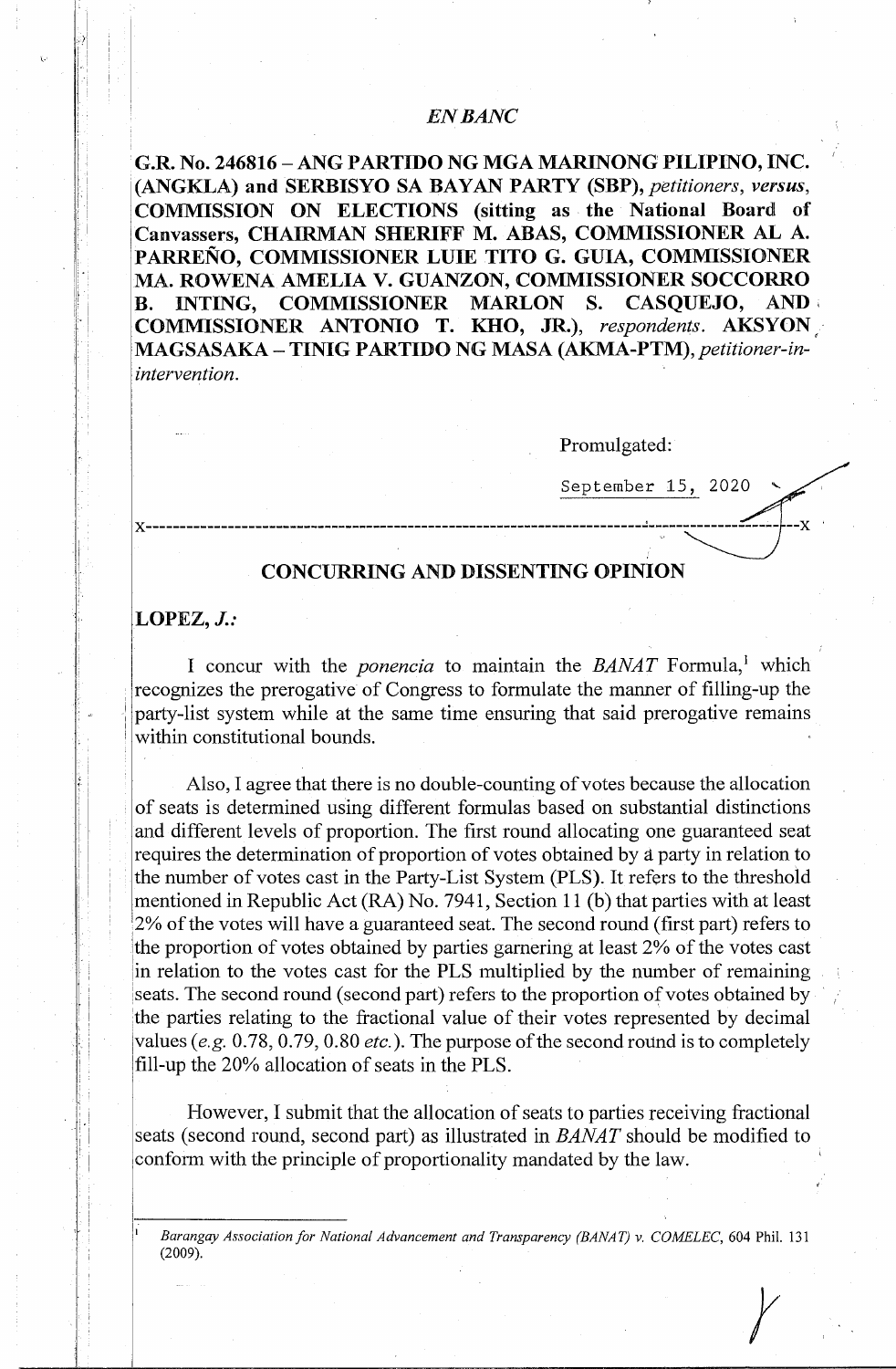Concurring and Dissenting Opinion 2 G.R. No. 246816

I, :1,

! !

RA No.  $7941^2$  provides the manner on how seats in the PLS of Representation are allocated:

**Section 11.** *Number of Party-List Representatives.* The party-list representatives shall constitute twenty per centum (20%) of the total number of the members of the House of Representatives including those under the partylist

### **xxxx**

(a) The parties, organizations, and coalitions shall be ranked from the highest to the lowest based on the number of votes they garnered during the elections.

(b) The parties, organizations, and coalitions receiving at least two percent (2%) of the total votes cast for the party-list system shall be entitled to one seat each: Provided, That those garnering more than two percent (2%) of the votes **shall be entitled to additional seats in proportion to their total number of votes:** Provided, finally, That each party, organization, or coalition shall be entitled to not more than three (3) seats. (Emphasis supplied.)

, Interpreting the above-quoted provision, *Veterans Federation Party v. Commission on Elections<sup>3</sup>* identified four inviolable parameters, which must be observed in the allocation of seats:

To determine the winners in a Philippine-style party-list election, the Constitution and Republic Act (RA) No. 7941 mandate at least four inviolable parameters. These are:

*First*, the twenty percent allocation — the combined number of *all* partylist congressmen shall not exceed twenty percent of the total membership of the House of Representatives, including those elected under the party list.

Second, the two percent threshold - only those parties garnering a minimum of two percent of the total valid votes cast for the party-list system are "qualified" to have a seat in the House of Representatives;

Third, the three-seat limit - each qualified party, regardless of the number of votes it actually obtained, is entitled to a maximum of three seats; that . is, one "qualifying" and two additional seats.

*Fourth,* proportional representation - the additional seats which a qualified party is entitled to shall be computed **"in proportion to their total number of votes."4** (Emphasis supplied.)

, In determining proportionality for additional seats, *Veterans* introduced th First Party Rule or a form of proportionality in relation to the number of votes obtained by the party garnering the highest number of votes. Later, *BANAT* ·.

- 396 Phil. 419 (2000).
- <sup>4</sup>*Id.* at 424.

 $\mathcal{Y}$ 

, ..

An Act Providing for the Election of Party-List Representatives Through the Party-List System, and Appropriating Funds Therefor, Republic Act No. 7941 (1995).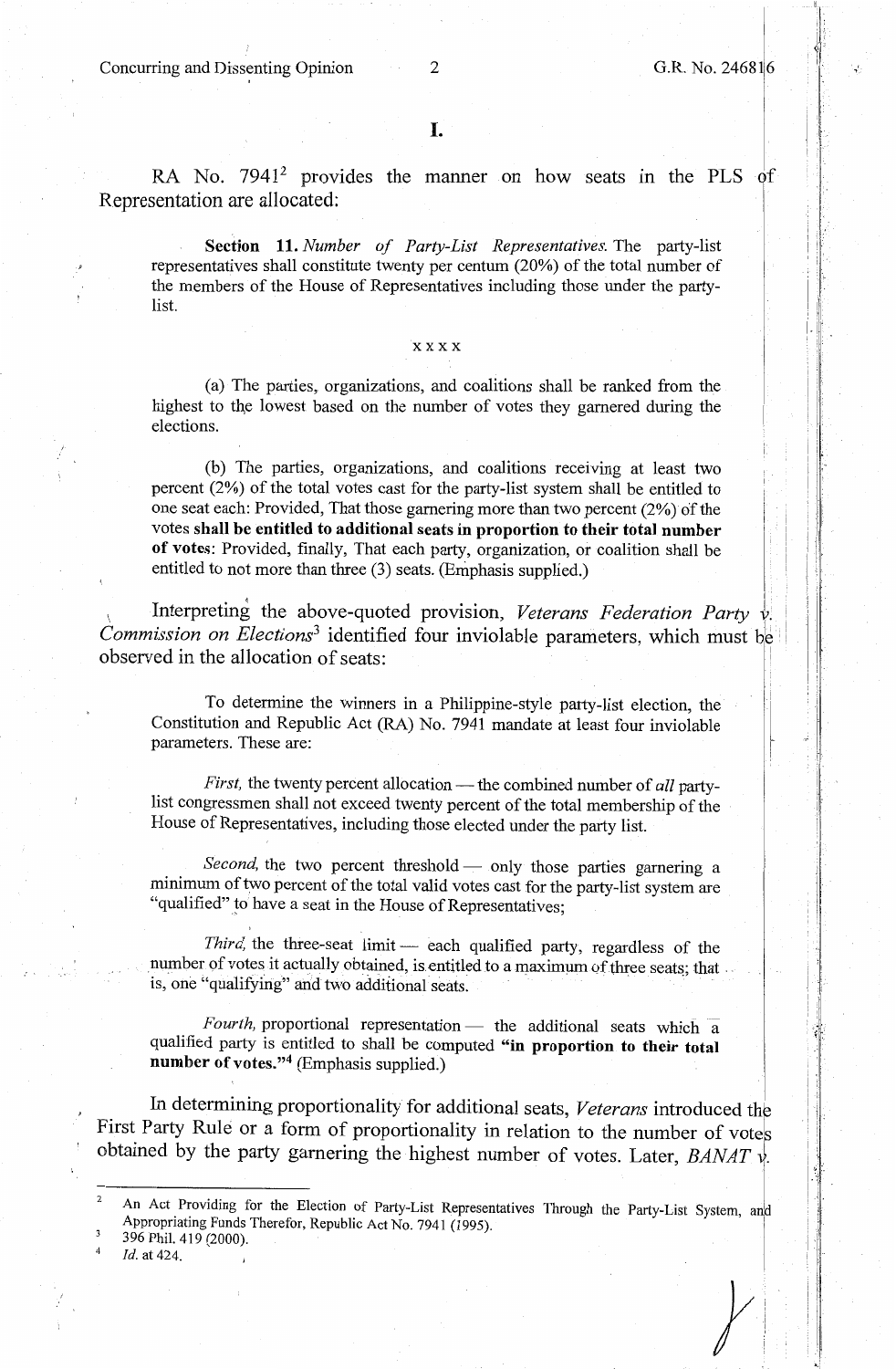. Concurring and Dissenting Opinion 3 **G.R.** No. 246816

*j,* 

-I

*.y·* . *f* .

*COMELEC5* revisited the determination of proportionality and adopted with modification the Niemeyer Formula earlier proposed by then Justice Mendoza in *Veterans.* In his *Dissenting Opinion* in *Veterans,* Justice Mendoza explained why the Niemeyer Formula may be adopted in the Philippine PLS:

Rep. Tito R. Espinosa, co-sponsor of the bill which became R.A. No. 7941, explained that the system embodied in the law was largely patterned after the mixed party-list system in Germany. Indeed, the decision to use the German model is clear from the exchanges in the Constitutional Commission between Commissioners Blas F. Ople and Christian S. Monsod. The difference between our system and that of Germany is that whereas in Germany half (328) of the seats in the Bundestag are filled by direct vote and the other half (328) are filled through the party-list system, in our case the membership of the House of Representatives is composed of 80 percent district and 20 percent party-list representatives.

**The party-list system of proportional representation is based on the Niemeyer formula, embodied in Art. 6(2) of the German Federal Electoral Law, which provides that, in determining the number of seats a party is entitled to have in the Bundestag, seats should be multiplied ,by the number**  of **votes obtained by each party and then the product should be divided by**  the sum total of the second votes obtained by all the parties that have polled at **least 5 percent of the votes. First, each party receives one seat for each whole number resulting from the calculation. The remaining seats are then allocated in the descending sequence of the decimal fractions. The Niemeyer formula was adopted in R.A. No. 7941, §11.** As Representative Espinosa said:

MR. ESPINOSA: [T]his mathematical computation or fornmla was patterned after that of Niemeyer formula which is being practiced in Germany as formerly stated. As this is the formula or mathematical computation which they have seen most fit to be applied in a party-list system. This is not just a formula arrived at because of suggestions of individual Members of the Committee but rather a pattern which was already used, as I have said, in the assembly of Germany.<sup>6</sup> (Emphasis supplied.)

Applying the Niemeyer Formula in Section 11 (b) of RA No. 7941 as worded relating to the additional seats should have been mathematically reduced as follows:

| $Additional \textit{ Seats} =$ | Total votes of the Party         |                   |
|--------------------------------|----------------------------------|-------------------|
|                                | Total Votes of Parties receiving | * remaining seats |
|                                | at least 2%                      |                   |

If the formula is reduced into an analogy, it can be likened to a pie to be distributed only to the 2 percenters based on the number of votes they received.<sup>7</sup> The number of seats to be allocated to the party is proportional to the number of

*Supra* note 1.

! -'·

' !

*Id.* at 474-495.

*Veterans Federation Party v. Commission on Elections, supra* note 3.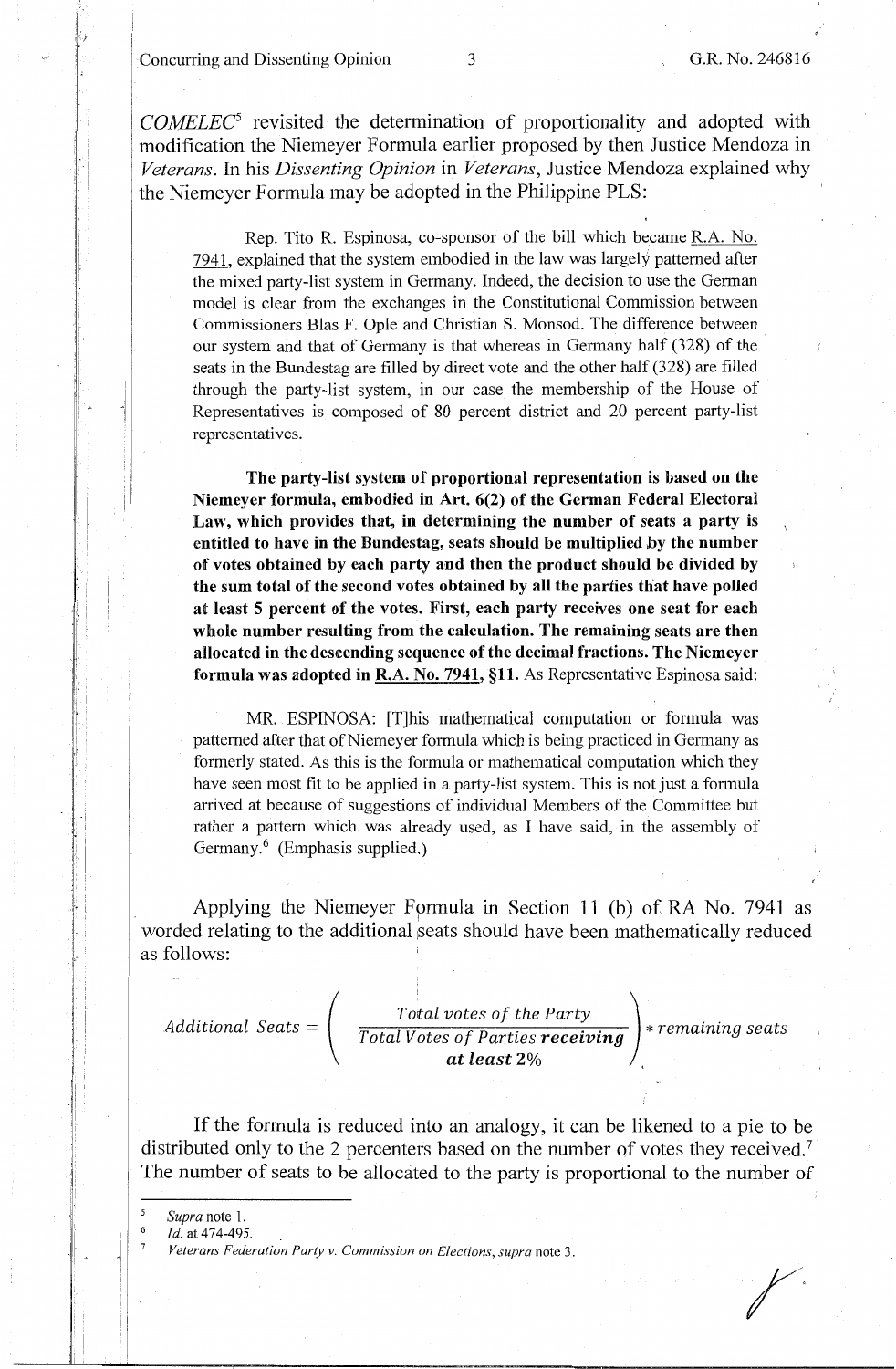Concurring and Dissenting Opinion 4 G.R. No. 246816

/

I 1 I I I .

I· 11

1- Ι.

' I i

votes it received. This is the clear import of the provision worded as follows: *"[p]rovided, [t]hat those garnering more than two percent (2%) of the votes shall.: be entitled to additional seats in proportion to their total number of votes."* 

Unlike in *Veterans* wherein the 20% PLS membership was considered merely as a ceiling, *BANAT* held that the 20% must be filled-up. Thus, *BANAT* partly modified Section 11 (b) of RA No. 7941 and removed the limitation that only those satisfying the 2% threshold should be allocated with "additional" seats. *BANAT* observed that the continuous operation of the 2% in the determination of "additional" seats presents a mathematical impossibility to fulfill the  $20\%$ membership. This is only true because Section 11 (b) provides that there must be a 3-seat limit. Without the 3-seat limit, the additional seats in the 2019 National and Local Elections (NLE) should have been as follows:

| <b>RANK</b>    | PARTY-LIST        | <b>VOTES</b>    | $\frac{0}{0}$<br>OF | <b>FIRST ROUND</b> | $\%$<br>OF     | <b>SECOND</b>  | <b>FRAC</b>  |
|----------------|-------------------|-----------------|---------------------|--------------------|----------------|----------------|--------------|
|                |                   | <b>GARNERED</b> | <b>TOTAL</b>        | OF                 | <b>TOTAL</b>   | <b>ROUND</b>   | <b>TIONA</b> |
|                |                   |                 | <b>VOTES</b>        | <b>ALLOCATION</b>  | VOTES X        | (Integer       | L            |
|                |                   |                 | IN                  | (Parties garnering | 53             | less the       | <b>SEATS</b> |
|                |                   |                 | <b>RELATION</b>     | at least 2% is     | <b>REMAINI</b> | decimal        |              |
|                |                   |                 | <b>TO THE</b>       | given<br>1         | ${\bf NG}$     | value)         | (Remai       |
|                |                   |                 | <b>TOTAL</b>        | guaranteed seat)   | <b>SEATS</b>   |                | ning         |
|                |                   |                 | <b>VOTES</b>        |                    | (The           |                | decimal      |
|                |                   |                 | <b>CAST FOR</b>     |                    | divisor        |                | value)       |
|                |                   |                 | THE PLS             |                    | should<br>be   |                |              |
|                |                   |                 |                     |                    | the<br>total   |                |              |
|                |                   |                 |                     |                    | number of      |                |              |
|                |                   |                 |                     |                    | votes          |                |              |
|                |                   |                 |                     |                    | received by    |                |              |
|                |                   |                 |                     |                    | those          |                |              |
|                |                   |                 |                     |                    | garnering at   |                |              |
|                |                   |                 |                     |                    | least 2%)      |                |              |
| $\mathbf{1}$   | <b>ANTI-CRIME</b> | 2,651,987       | 9.51                | $\mathbf{1}$       | 16.45          | 16             | 0.45         |
|                | <b>AND</b>        |                 |                     |                    |                |                |              |
|                | <b>TERRORISM</b>  |                 |                     |                    |                |                |              |
|                | COMMUNITY         |                 |                     |                    |                |                |              |
|                | <b>INVOLVEME</b>  |                 |                     |                    |                |                |              |
|                | NT AND            |                 |                     |                    |                |                |              |
|                | SUPPORT,          |                 |                     |                    |                |                |              |
|                | INC.              |                 |                     |                    |                |                |              |
| $\overline{2}$ | <b>BAYAN</b>      | 1,117,403       | 4.01                | L                  | 6.93           | 6              | 0.93         |
|                | <b>MUNA</b>       |                 |                     |                    |                |                |              |
| $\overline{3}$ | <b>AKO BICOL</b>  | 1,049,040       | 3.76                | 1                  | 6.50           | 6              | 0.50         |
|                | <b>POLITICAL</b>  |                 |                     |                    |                |                |              |
|                | <b>PARTY</b>      |                 |                     |                    |                |                |              |
| $\overline{4}$ | <b>CITIZENS</b>   | 929,718         | 3.33                | 1                  | 5.76           | $\overline{5}$ | 0.76         |
|                | <b>BATTLE</b>     |                 |                     |                    |                |                |              |
|                | <b>AGAINST</b>    |                 |                     |                    |                |                |              |
|                | CORRUPTIO         |                 |                     |                    |                |                |              |
|                | N                 |                 |                     |                    |                |                |              |
| $\overline{5}$ | <b>ALYANSA</b>    | 770,344         | 2.76                | 1                  | 4.77           | $\mathbf{4}$   | 0.77         |
|                | NG MGA            |                 |                     |                    |                |                |              |
|                | MAMAMAYA          |                 |                     |                    |                |                |              |
|                | NG                |                 |                     |                    |                |                |              |
|                | PROBINSIYA        |                 |                     |                    |                |                |              |
|                | NO                |                 |                     |                    |                |                |              |
| 6              | ONE               | 713,969         | 2.56                |                    | 4.42           | $\overline{4}$ | 0.42         |
|                | PATRIOTIC.        |                 |                     |                    |                | file p         |              |
|                | COALITION         |                 |                     |                    |                |                |              |
|                | OF                |                 |                     |                    |                |                |              |
|                | MARGINALI         |                 |                     |                    |                |                |              |
|                | <b>ZED</b>        |                 |                     |                    |                |                |              |
|                | <b>NATIONALS</b>  |                 |                     |                    |                |                |              |
| $\overline{7}$ | <b>MARINO</b>     | 681,448         | 2.44                | 1                  | 4.22           | $\overline{4}$ | 0.22         |
|                | SAMAHAN           |                 |                     |                    |                |                |              |
|                | NG MGA            |                 |                     |                    |                |                |              |
|                | SEAMAN,           |                 |                     |                    |                |                |              |
|                | INC.              |                 |                     |                    |                |                |              |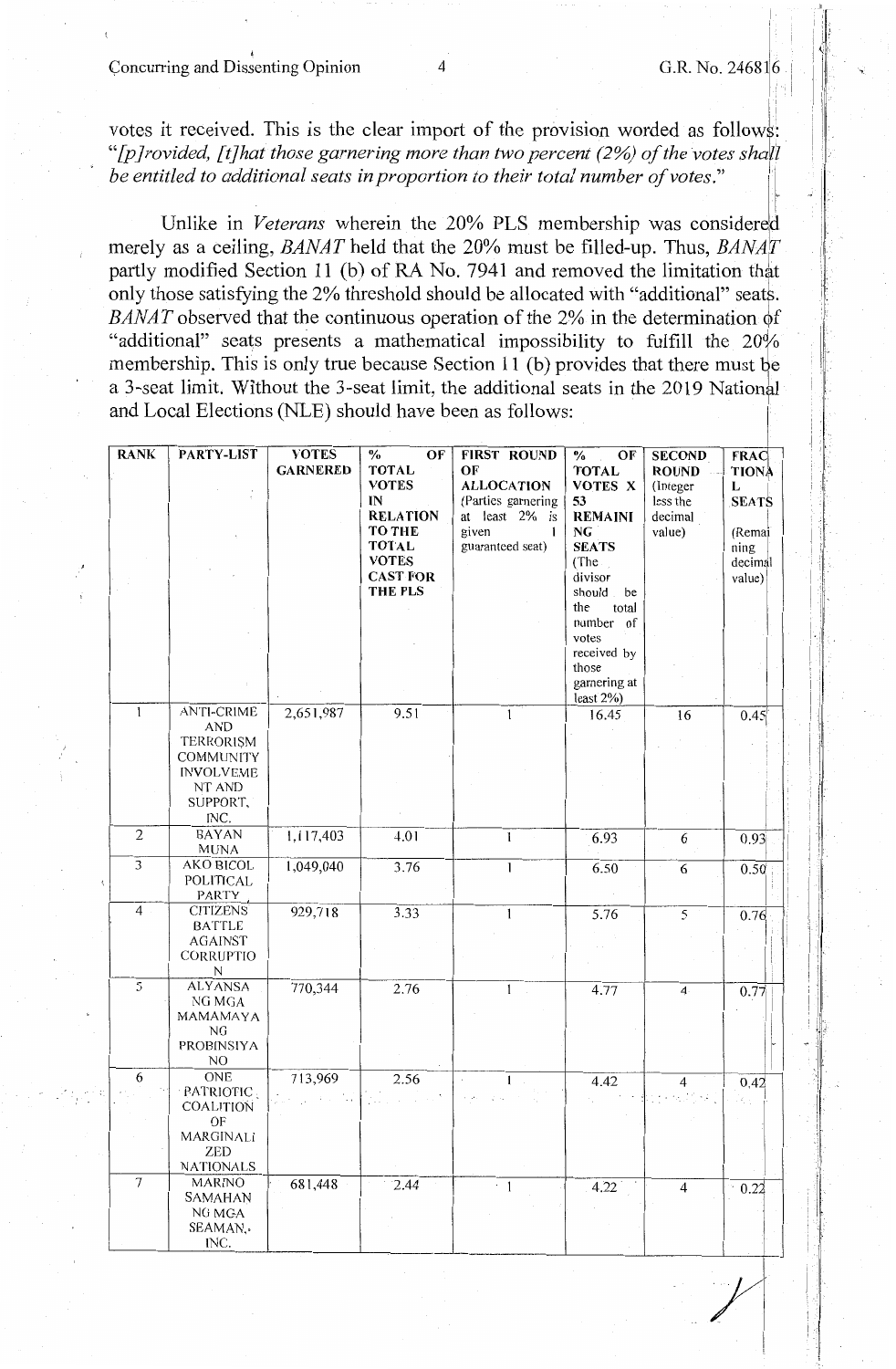11 Concurring and Dissenting Opinion 5 G.R. No. 246816

 $\sim$ 

fJ

 $\cdot$  II

-I

*i.*  l

|                                | PROBINSYA | 630, 435                                       | 2.26                                       | 3.91                                                |  |
|--------------------------------|-----------|------------------------------------------------|--------------------------------------------|-----------------------------------------------------|--|
|                                | NO AKO    | <b>CONTRACTOR AND INTERNATIONAL CONTRACTOR</b> |                                            | ------------                                        |  |
| TOTAL VOTES OF 2<br>PERCENTERS |           | $\mid$ 8.544.344                               | ______<br><b>A PAINT AT LEAST AT LCCC.</b> | <b>MONTHLAND ART AND LONGITUDE IN THE RESIDENCE</b> |  |

Either the removal of the 2% threshold or the 3 seat-limit could have served the purpose of filling-up the 20% membership. Instead, *BANAT* held that Section ! 11 (b) should include the non-two percenters in the equation of allocating · "additional" seats otherwise it is mathematically impossible to fill-up the 20% . membership. Mathematically, the modification is reflected as follows:

Additional 
$$
Seats = \begin{pmatrix} Total votes of the Party \\ Total Votes of all Parties \end{pmatrix} * remaining seats
$$

Going back to the analogy of a pie and the illustration above, all parties may now share the remaining number of seats after the first round by adjusting the' . divisor. Applying this adjustment and going back to the previous illustration, the divisor is no longer 8,544,344 but is now 27,884,890 (total votes cast for the PLS) because all parties will now share the pie of additional seats subject only to the number of remaining seats. The inclusion of the non-two percenters is not to put them on equal footing with the 2 percenters and not to remove the distinction that RA No. 7941 accorded to it but simply a way to fulfill the constitutional provision , that the 20% membership should be filled-up.

On this score, I submit that the equal protection clause is not violated because there is no double-counting of votes. The first and second rounds of allocation of seats serve different purposes and involve different formulas involving different levels of proportions. The petitioners' claim of "double counting" presupposes that there is singularity in the formula used in allocating seats.

The first round gives flesh to the threshold requirement and in consonance with Section 11 (b) - "[t]he parties, organizations, and coalitions receiving at least two percent (2%) of the total votes cast for the party-list system shall be *entitled to one seat each,"* which is mathematically determined by dividing the total votes of a party and the total votes received by all of the parties without regard to the available seats. The second round is for fulfilling the constitutional provision of 20% membership determined proportionally and mathematically in the formvla described above. Accordingly, petitioners cannot simply claim-that there is doublecounting of votes without taking into consideration how seats are allocated. The petitioners' framework presupposes that the seats are allocated using the same formula and level of proportionality. A quick comparison of the number of votes needed to obtain a seat (first round and second round) will readily show that they are not equal. More votes are needed to garner a seat in the first round than in the second round. As discussed in the *ponencia,* petitioners' framework put the 2 percenters at a serious disadvantage. The difference can be seen by comparing the formulas between the first and second round:

r.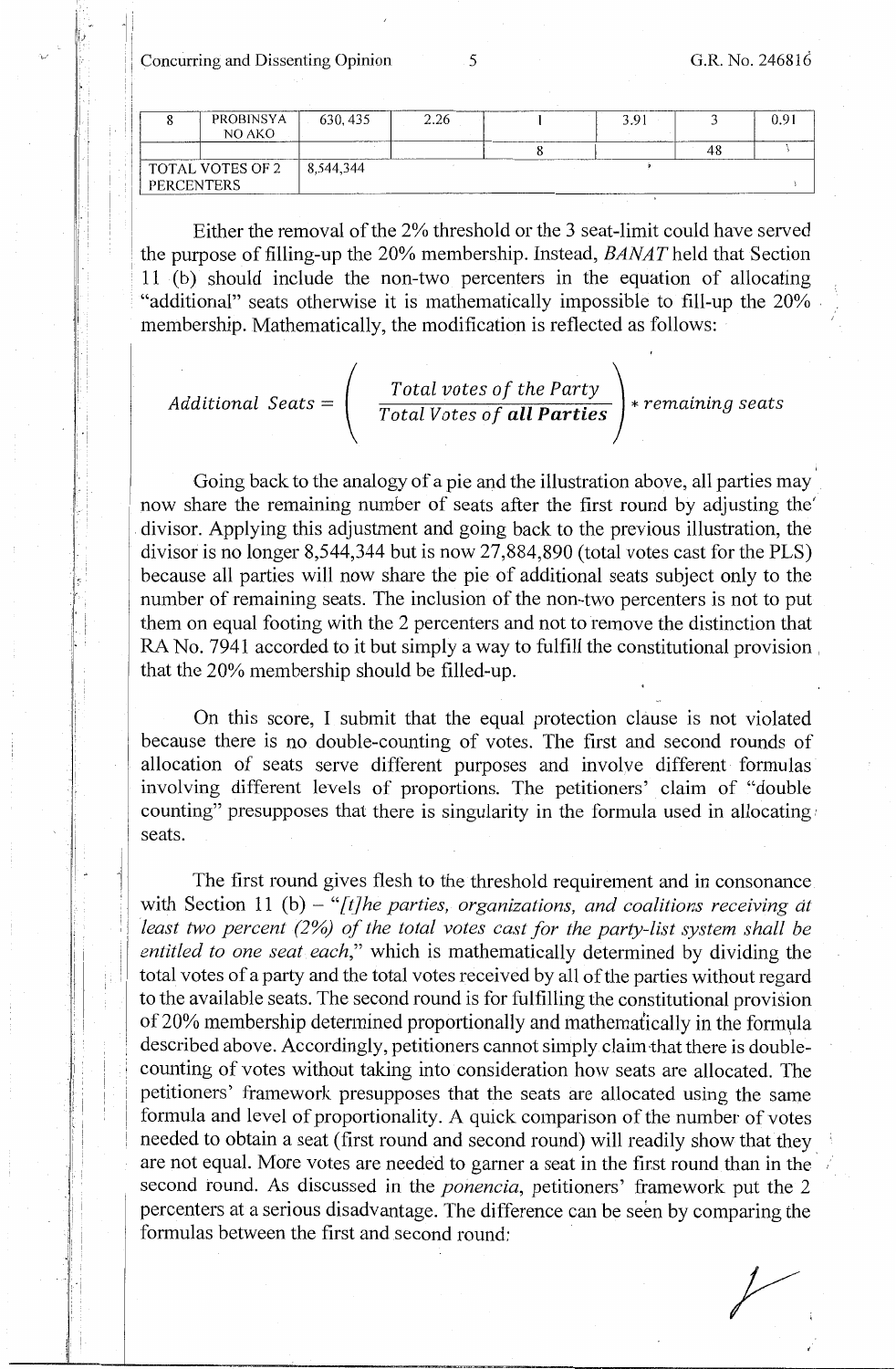Concurring and Dissenting Opinion 6 G.R. No. 246816

| . <u>||</u>

j

 $\mathbb{R}^n$ !1 i I i-

*I* 

| <b>FIRST ROUND</b>                                            | <b>SECOND ROUND</b>                                                                     |  |  |  |
|---------------------------------------------------------------|-----------------------------------------------------------------------------------------|--|--|--|
| $(1)$ guaranteed seat is given if 2% threshold is             | (Additional seats are given depending on the product                                    |  |  |  |
| satisfied)                                                    | of the variables involved)                                                              |  |  |  |
| Total votes of the Party<br><b>Total Votes of all Parties</b> | Total votes of the Party<br>$\ast$ remaining seats<br><b>Total Votes of all Parties</b> |  |  |  |

Be that as it may, the proper treatment of fractional seats should be modified.

## II.

The *ponencia* summarized the *BANATFormula* as follows:

#### **Round 1:**

- a The participating parties, organizations or coalitions shall be ranked from highest to lowest based on the number of votes they each garnered in the partylist election.
- b. Each of those receiving at least two percent (2%) of the total votes cast for the party-list system shall be entitled to and guaranteed one seat each.

#### **xxxx**

## **Round 2, Part 1:**

- a The percentage of votes garnered by each of the parties, organizations and coalitions is multiplied by the remaining available seats after Round 1. All party-list participants shall participate in this round *regardless of the percentage of votes they garnered.*
- b. The party-list participants shall be entitled to additional seats based on the product arrived at in (a). The whole integer of the product corresponds to a party's share in the remaining available seats. Fractional seats shall not be awarded.

#### **xxxx**

c. A Party-list shall be awarded no more than two (2) additional seats.

#### xxxx

### **Round 2, Part** 2:

a. The party-list party, organization or coalition next in rank shall be allocated one additional seat each until all available seats are completely distributed.

### $x x x x^8$

*BANAT* correctly applied the Niemeyer Formula to determine proportionality in the remaining seats after the first round. However, it is silent on how fractional seats represented by decimal values are to be treated. As held in *VETERANS* and *BANAT,* the fractional seats should not be rounded-off in the. absence of an enabling law. *BANAT* recognized that there will be fractional seats

*Ponencia,* pp. 18-19.

----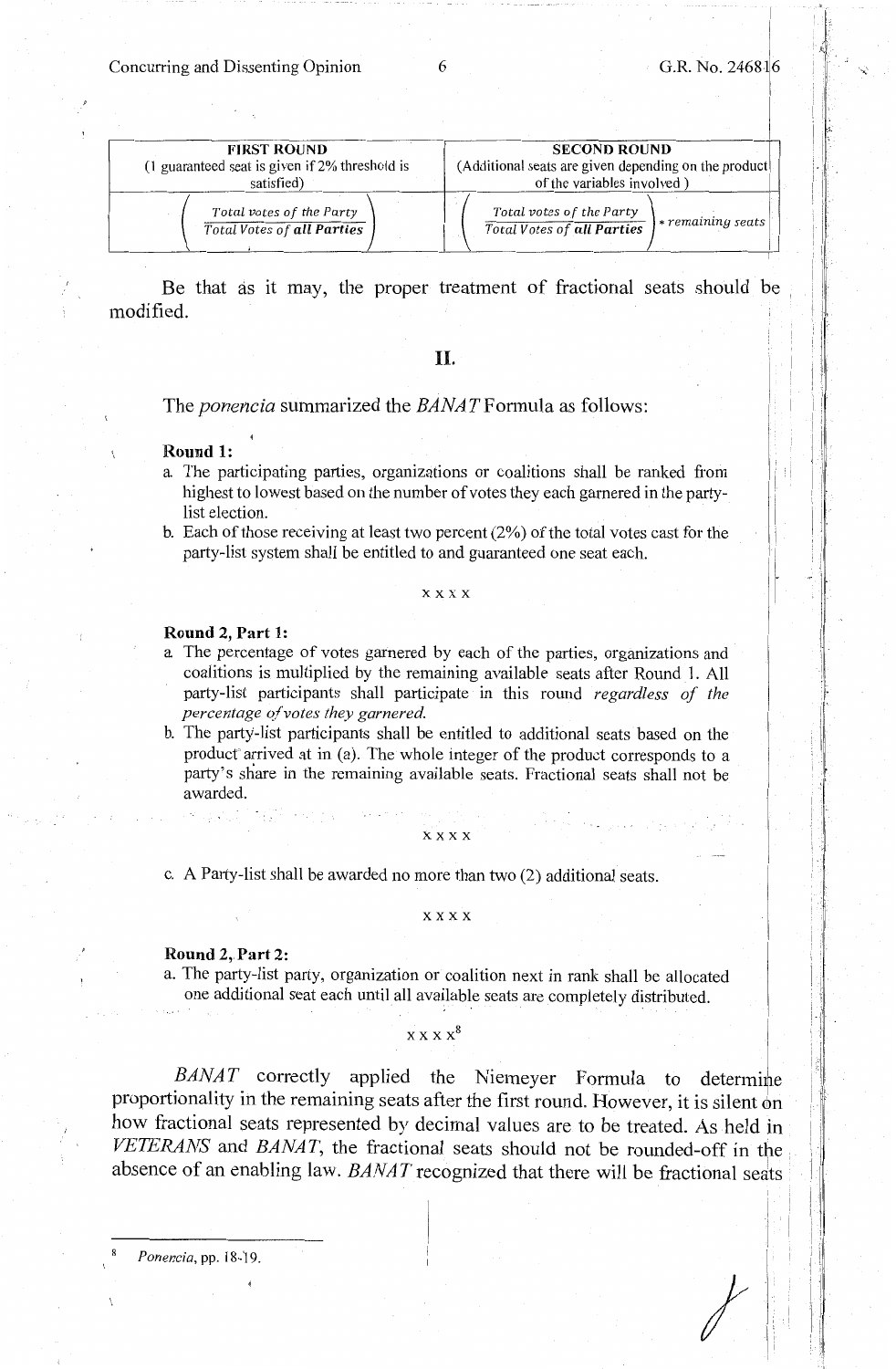Concurring and Dissenting Opinion 7 G.R. No. 246816

I I. ' i: f. 1, I. I!

i·

I i . I

'

I

i I I

! :

. i

. I

and introduced the second round ( second part) and assigned one seat each to the parties based on their rankings until the seats are exhausted.

However, as can be implied in the illustration in *BANAT,* it completely' disregarded the 2 percenters' fractional seats in the second round (second part) and failed to address the question why some 2 percenters, which received a large fractional seat but did not reach the three-seat limit, were not awarded further additional seat. In footnote 31, *BANAT* merely stated that *"[t]he product of the percentage and the remaining available seats of all parties ranked nine and below is less than one."* 

As can be implied from the illustration in *BANAT*, the second round is based on two different formulas of proportionality. The second round (first part) used the Niemeyer Formula while the second round (second part) used the formula used in the first round to rank the non-two percenters including parties, which did not receive a seat during the second round (first part). This made it appear that the "fractional seats" of the non-two percenters are automatically larger than those of.· the 2 percenters, which justify the exclusion of the 2 percenters in the allocation of seats in the second part.

The same concern highlights the motion for reconsideration in *BANAT*.<sup>9</sup> In dealing with this issue, *BANAT* (MR) explained:

In the table above, CIBAC cannot claim a third seat from the seat allocated to TUCP, the last ranked party allocated with a seat. CIBAC's 2.81% (from the percentage of  $4.81\%$  less the 2% for its guaranteed seat) has a lower fractional seat value after the allocation of its second seat compared to TUCP's 1.03%. CIBAC's fractional seat after receiving two seats is only'0.03 compared to TUCP's 0.38 fractional seat. Multiplying CIBAC's 2.81% by 37, the additional seats for distribution in the second round, gives 1.03 seat, leaving 0.03 fractional seat. Multiplying TUCP's 1.03% by 37 gives a fractional seat of 0.38, higher than CIBA C's fractional seat of 0.03. The fractional seats become material only in the second step of the second round of seat allocation to determine the ranking of parties. Thus, for purposes of the second step in the second round of seat allocation, TUCP has a higher rank than CIBAC.

*BANAT* (MR) explained this by stating that 2% is deducted from parties qualified to garner a "guaranteed" seat in determining whether they are still qualified to obtain a seat in the second round (second pmi). The *ponencia* adopted this explanation:

Surely, *BANAT* instructs that 2% shall be deducted from the percentage votes of party-lists that obtained a guaranteed seat. This deduction, however, is done in the second step of the second round of seat allocation, not in the first step of the second round as petitioners would have the Court believe. Hence, the application of BANAT, as earlier outlined in this Decision, stands.  $10$ 

I **disagree on** this **point** The second round (second part) should still consider the fractional value of seats obtained by the 2 percenters by simply'

Ponencia, p. 31.

 $^{9}$  604 Phil. 131 (2009) & 609 Phil. 751 (2009).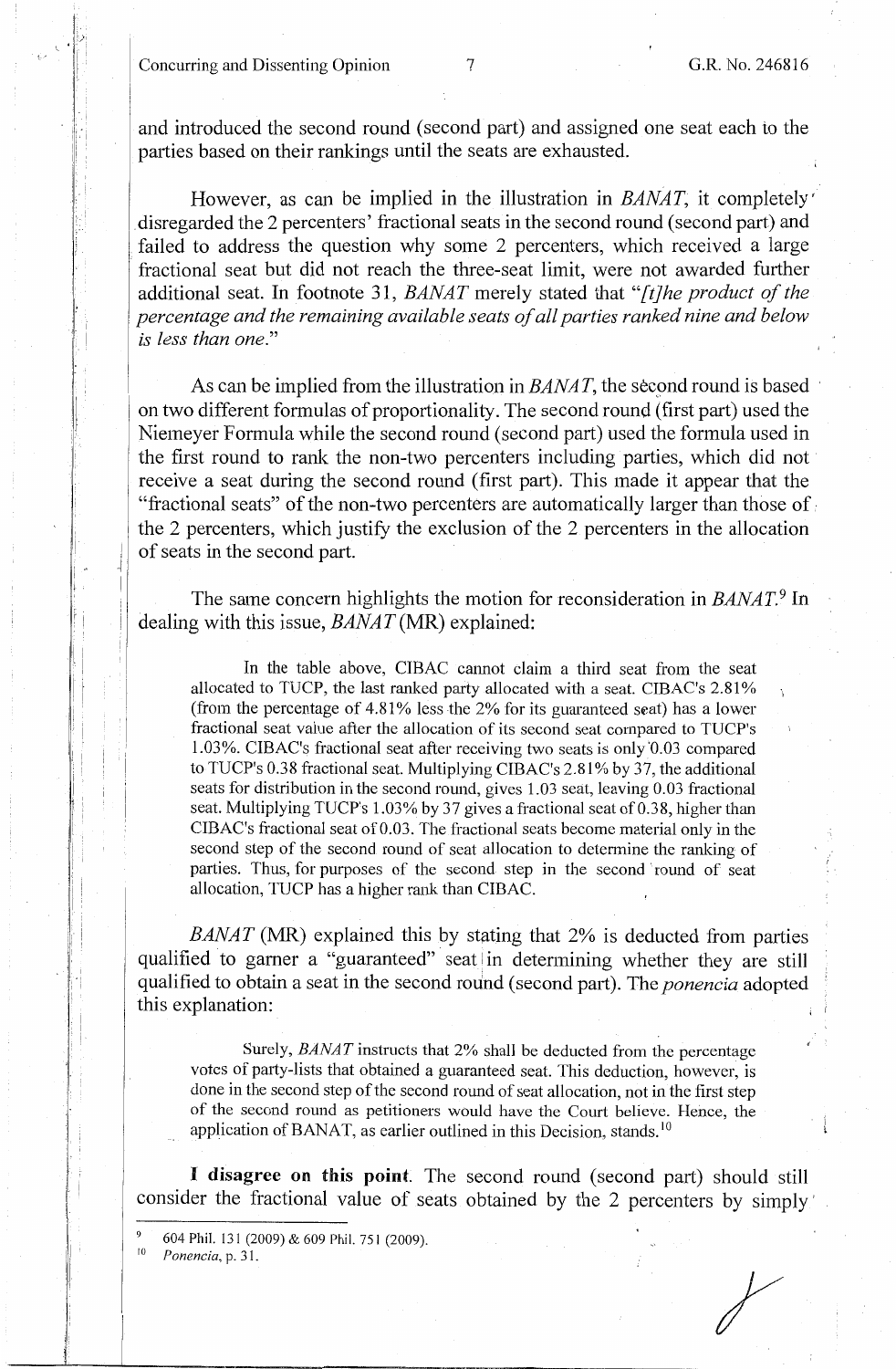r<br>F

i I

i 1·11 I. ! I '

1 ·

removing the integer representing the credited seats. The absurdity of disregarding the fractional seats of the 2 percenters is adequately illustrated by simply looking at parties ranked 3 and 51:

| RA<br>NK | <b>PARTY</b> | $\cdot$ VOTES<br><b>GARNERED</b> | % OF<br><b>TOTAL</b><br><b>VOTES</b> | <b>FIRST</b><br>ROUND | % OF VOTES<br>X 53<br><b>REMAINING</b><br><b>SEATS</b> | <b>SECOND</b><br><b>ROUND</b><br>(FIRST)<br>PART) | <b>SECOND</b><br><b>ROUND</b><br><b>(SECOND</b><br>PART) | <b>TOTAL</b><br><b>NUMBER</b><br>OF<br><b>SEATS</b> |
|----------|--------------|----------------------------------|--------------------------------------|-----------------------|--------------------------------------------------------|---------------------------------------------------|----------------------------------------------------------|-----------------------------------------------------|
| 3        | AKO          | 1,049,040                        | 3.76                                 |                       | 1.9928                                                 |                                                   | $\theta$                                                 | 2                                                   |
|          | <b>BICOL</b> |                                  |                                      |                       |                                                        |                                                   |                                                          |                                                     |
|          | POLITICA     |                                  |                                      |                       | (Note:                                                 |                                                   |                                                          |                                                     |
|          | L PARTY      |                                  |                                      |                       | 0.9928                                                 |                                                   |                                                          |                                                     |
|          |              |                                  |                                      |                       | fractional                                             |                                                   |                                                          |                                                     |
|          |              |                                  |                                      |                       | should<br>seat                                         |                                                   |                                                          |                                                     |
|          |              |                                  |                                      |                       | still<br>be                                            |                                                   |                                                          |                                                     |
|          |              |                                  |                                      |                       | considered in                                          |                                                   |                                                          |                                                     |
|          |              |                                  |                                      |                       | the<br>second                                          |                                                   |                                                          |                                                     |
|          |              |                                  |                                      |                       | round,                                                 |                                                   |                                                          |                                                     |
|          |              |                                  |                                      |                       | second part)                                           |                                                   |                                                          |                                                     |
| 51       | KABATA       | 195,837                          | 0.70                                 | $\Omega$              | Not specified                                          | $\mathbf{0}$                                      |                                                          |                                                     |
|          | AN           |                                  |                                      |                       | but using the                                          |                                                   |                                                          |                                                     |
|          | PARTY        |                                  |                                      |                       | Niemeyer                                               |                                                   |                                                          |                                                     |
|          | LIST         |                                  |                                      |                       | Formula                                                |                                                   |                                                          |                                                     |
|          |              |                                  |                                      |                       | (0.371)                                                |                                                   |                                                          |                                                     |

It would be clear that AKO BICOL still has 0.9928 fractional seat, which is higher than the 0.371 of KABATAAN. However, it was no longer considered in the second round, second part. This amply demonstrates why AKO BICOL whs not awarded a seat even if it has not yet reached the three-seat limit. The seat was instead given to a party receiving a lower number of votes because the fractional seat of  $0.9928$  was no longer considered. This is contrary to the principle of proportionality. This could have been avoided if the Niemeyer Formula was applied to all parties to determine the proportion of their votes in relation to the. votes cast for the PLS in allocating the "additional" seats.

• I

**1** submit that the second round; second part of allocation of seats discussed in *BANAT* should be understood as the distribution of remaining seats to parties receiving seats with fractional value. In order to determine each of the parties' proportional share, the Niemeyer Formula should be uniformly applied to all parties in the second round. After the additional seats represented by whole integers have been distributed in the second round (first part), the parties should then be ranked again in a descending order based on **their fractional seats to determine which of them will receive the remainihg seats until they are exhausted. This is the more logical approach in treatihg fractional seats without resorting to rounding-off by recognizing tbe proportion of votes received by the parties. BANAT already implemented this** in the second round (second part) but erred not to consider the fractional **seats of the 2 percenters.** 

This adequately explains why some 2 percenters cannot have the maximum 3 seats because the size of their fractional seats may be lower than some of the non-two percenters.

 $\mathcal{L} \in \mathcal{L}(\mathcal{L})$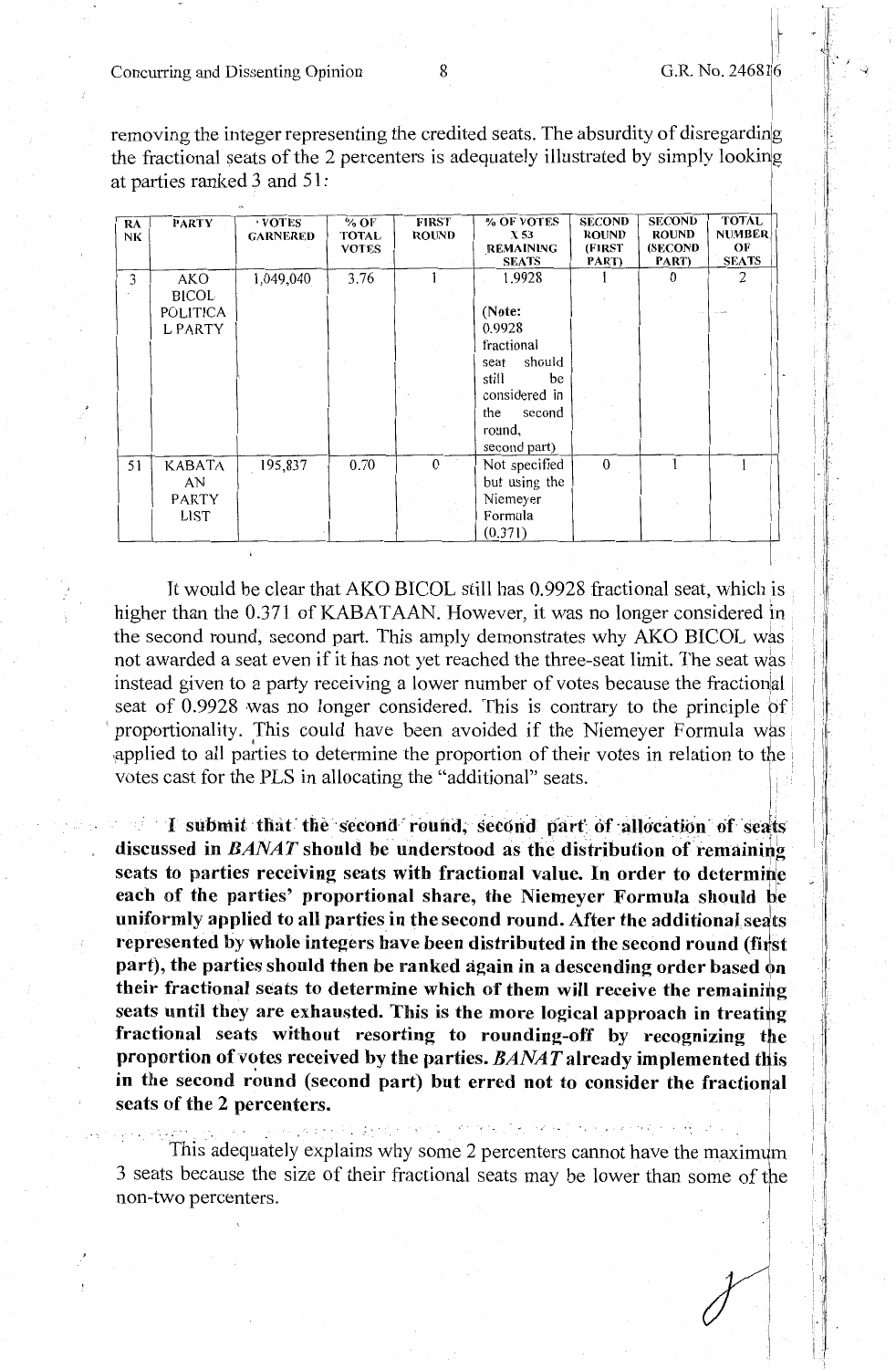Concurring and Dissenting Opinion 9 G.R. No. 246816

I ·,\_. i'

> i : <sup>I</sup>I i

; i

' I I  $|\cdot|$ 

!. i : I

\

The 2019 NLE have long been concluded, the winning party-list groups have already been declared, and their respective nominees have already taken an oath of and assumed office before the House of Representatives. No restraining order was issued to prevent the National Board of Canvassers from executing its Resolution No. 004-19. Accordingly, the grant of this petition would necessarily alter the current composition of membership in the House of Representatives, which the Court must carefully consider.

Section 17, Article VI of the Constitution clearly provides that the House of Representatives shall have an electoral tribunal "which shall be the **sole judge** of all contests relating to the election, returns, and qualifications of their respective ! Members." The importance of observing the delineation of jurisdiction in election contests is recently highlighted in the case of *Reyes v. COMELEC, et al.*<sup>11</sup> where the Court had to clarify when the jurisdiction of the House• of Representatives Electoral Tribunal (HRET) begins. According to *Reyes*, a candidate becomes a member of the house if the following requisites are met: (1) proclamation; (2) oath of office; and  $(3)$  assumption to office.<sup>12</sup>

The HRET's jurisdiction was recognized in *Rivera, et al.* v. *Commission on Elections, et al.*<sup>13</sup> relating to a petition for *quo warranto* against a Member of the House of Representatives:

Concerning now the *quo warranto* petition, G.R. No. 213069, of CIBAC Foundation, the Court reminds the petitioners that under Section 17 of Article IV of the 1987 Constitution, the sole judge of all contests relating to the election, returns and qualifications of the Members of the House of Representatives is the House of Representatives Electoral Tribunal (HRET). Section 17 reads:

**Section 17.** The Senate and the House of Representatives shall each have an Electoral Tribunal which shall be the sole judge of all contests relating to the election, returns, and qualifications of their respective Members,  $x \times x$ 

**Because the nominees of CIBAC National Council, Tugna and Gonzales, assumed their seats in Congress on June 26, 2013 and July 22, 2013, respectively, G.R. No. 213069 should be dismissed for lack of jurisdiction.** It **should be noted that since they had been already proclaimed, the \_jurisdiction to resolve all election contests lies with the HRET as it** is the **sole judge of all contests relating to the election, returns, and qualifications of its Members.**  i

In a long line of cases and more recently in *Reyes v. COMELEC, et al.,* the Couti has held that once a winning candidate has been proclaimed, taken his oath, and assumed office as Member of the House of Representatives, the COMELEC's jurisdiction over election contests relating to his election, returns, and qualifications ends, and the HRET's own jurisdiction begins. Since the nominees of CIBAC National Council have already assumed their seats in

*11* 712 Phil. 192 (2013) & 720 Phil. 174 (2013).

<sup>12</sup> *Id.* at 212.<br><sup>13</sup> 785 Phil. 176 (2016).